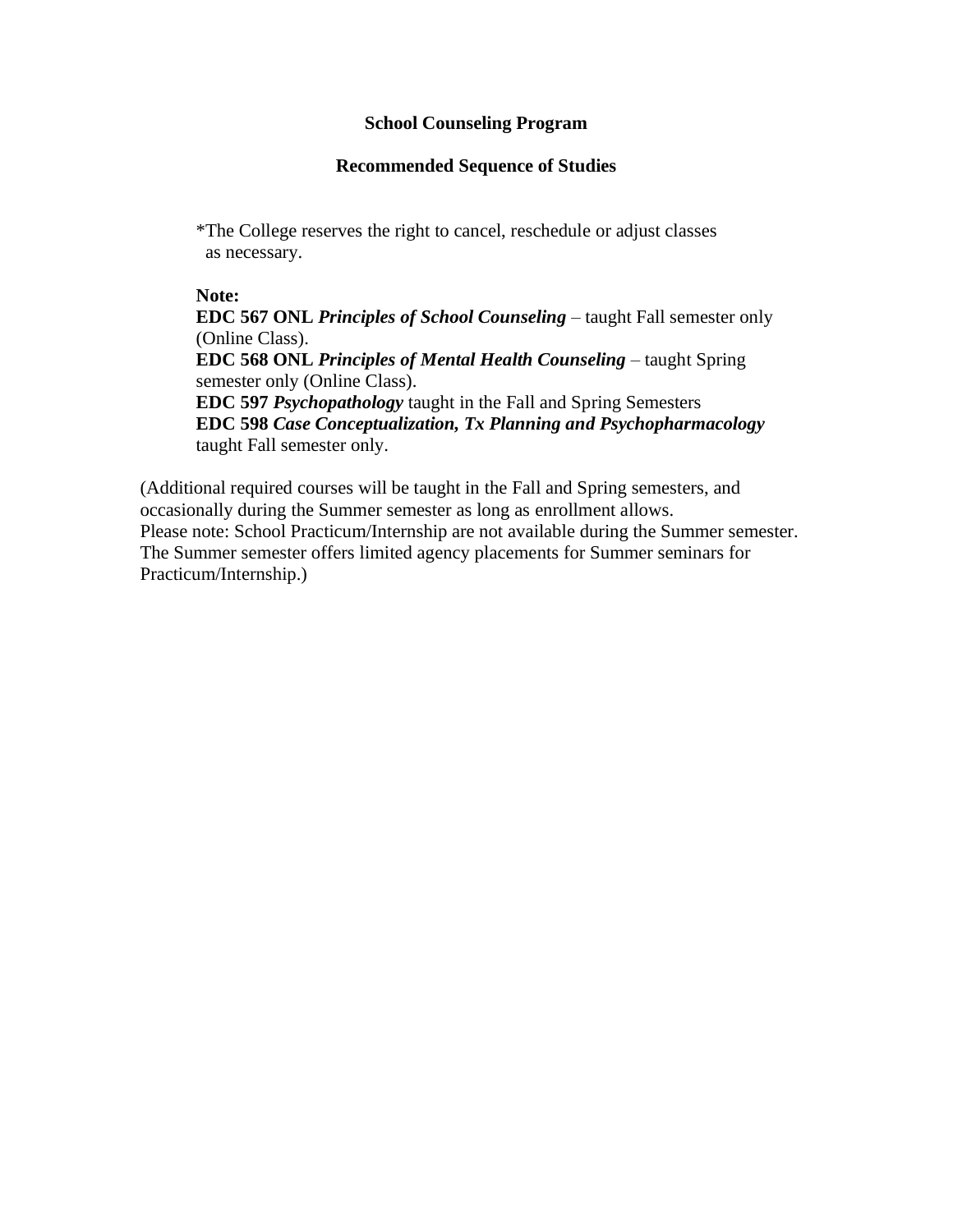## **Recommended Sequence of Classes – School Counseling Program**

**\***The College reserves the right to cancel, reschedule or adjust classes as necessary.

# **School Counseling: Four Classes/Semester**

| <b>CLASSES: 4 Per Semester</b>      |                                     |
|-------------------------------------|-------------------------------------|
| <b>School Program Four Classes/</b> | <b>School Program Four Classes/</b> |
| <b>Semester Fall Start</b>          | <b>Semester Spring Start</b>        |
|                                     |                                     |
| <b>Fall Semester</b>                |                                     |
| EDC 570 (with 560) Intro to Prof.   |                                     |
| <b>Counseling and Ethics</b>        |                                     |
| EDC 573 Counseling Theory           |                                     |
| EDC 567 (ONL) Principles of         |                                     |
| <b>School Counseling</b>            |                                     |
| EDC 597 Psychopathology             |                                     |
|                                     |                                     |
| <b>Spring Semester</b>              | <b>Spring Semester</b>              |
| EDC 561 Trauma, Crisis and Loss     | EDC 570 (with 560) Intro to Prof.   |
|                                     | <b>Counseling and Ethics</b>        |
|                                     |                                     |
| EDC 572 (ASYNCH ONL) Career         | EDC 573 Counseling Theory           |
| Counseling                          |                                     |
| EDC 571 Psych & Ed Assessment       | EDC 597 Psychopathology             |
| EDC 575 Pre-Practicum               | EDC 593 (ASYNCH ONL)                |
|                                     | Lifespan Development                |
|                                     |                                     |
| <b>Fall Semester</b>                | <b>Fall Semester</b>                |
| EDC 576 (with EDC 566) School       | EDC 567 (ONL) Principles of         |
| <b>Clinical Practicum</b>           | <b>School Counseling</b>            |
| EDC 574 Group Counseling            | EDC 572 (ASYNCH ONL) Career         |
|                                     | Counseling                          |
| EDC 593 (ASYNCH ONL)                | EDC 561 Trauma, Crisis and Loss     |
| <b>Lifespan Development</b>         |                                     |
| Elective (3 one credit classes)     | EDC 575 Pre-Practicum               |
|                                     |                                     |
| <b>Spring Semester</b>              | <b>Spring Semester</b>              |
| EDC 604 Internship K-8              | EDC 576 (with EDC 566) School       |
|                                     | <b>Clinical Practicum</b>           |
| EDC 585 or EDC (ASYNCH ONL)         | EDC 571 Psych & Ed Assessment       |
| 586 Substance Abuse                 |                                     |
| EDC 590 (ONL) Advanced School       | EDC 574 Group Counseling            |
| Counseling                          |                                     |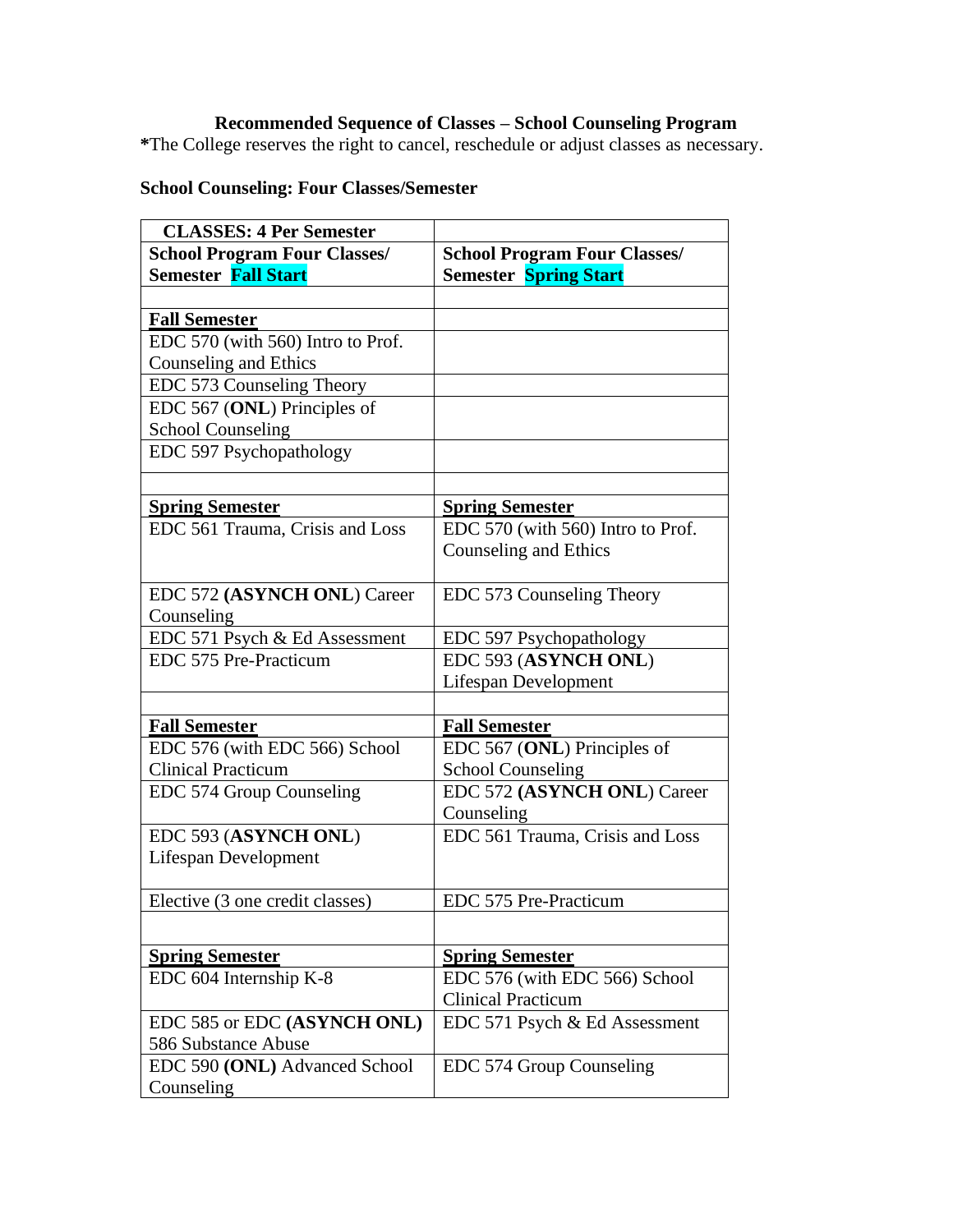| EDC 579 Social and Cultural issues | EDC 590 (ONL) Advanced School      |
|------------------------------------|------------------------------------|
| in Counseling                      | Counseling                         |
|                                    |                                    |
| <b>Fall Semester</b>               | <b>Fall Semester</b>               |
| EDC 605 Internship HS              | EDC 604 Internship K-8             |
| EDC 589 Family and Couples         | EDC 579 Social and Cultural issues |
|                                    | in Counseling                      |
|                                    |                                    |
| EDC 615 (ASYNCH ONL)               | EDC 615 (ASYNCH ONL)               |
| Research                           | Research                           |
| Elective (EDC 564)                 | Elective (EDC 564)                 |
| <b>CPCE</b>                        |                                    |
|                                    |                                    |
|                                    |                                    |
|                                    | <b>Spring Semester</b>             |
|                                    | EDC 605 Internship HS              |
|                                    | EDC 589 Family and Couples         |
|                                    | EDC 585 or EDC 586 (ASYNCH         |
|                                    | <b>ONL</b> ) Substance Abuse       |
|                                    | Elective (3 one credit courses)    |
|                                    |                                    |
|                                    | <b>CPCE</b>                        |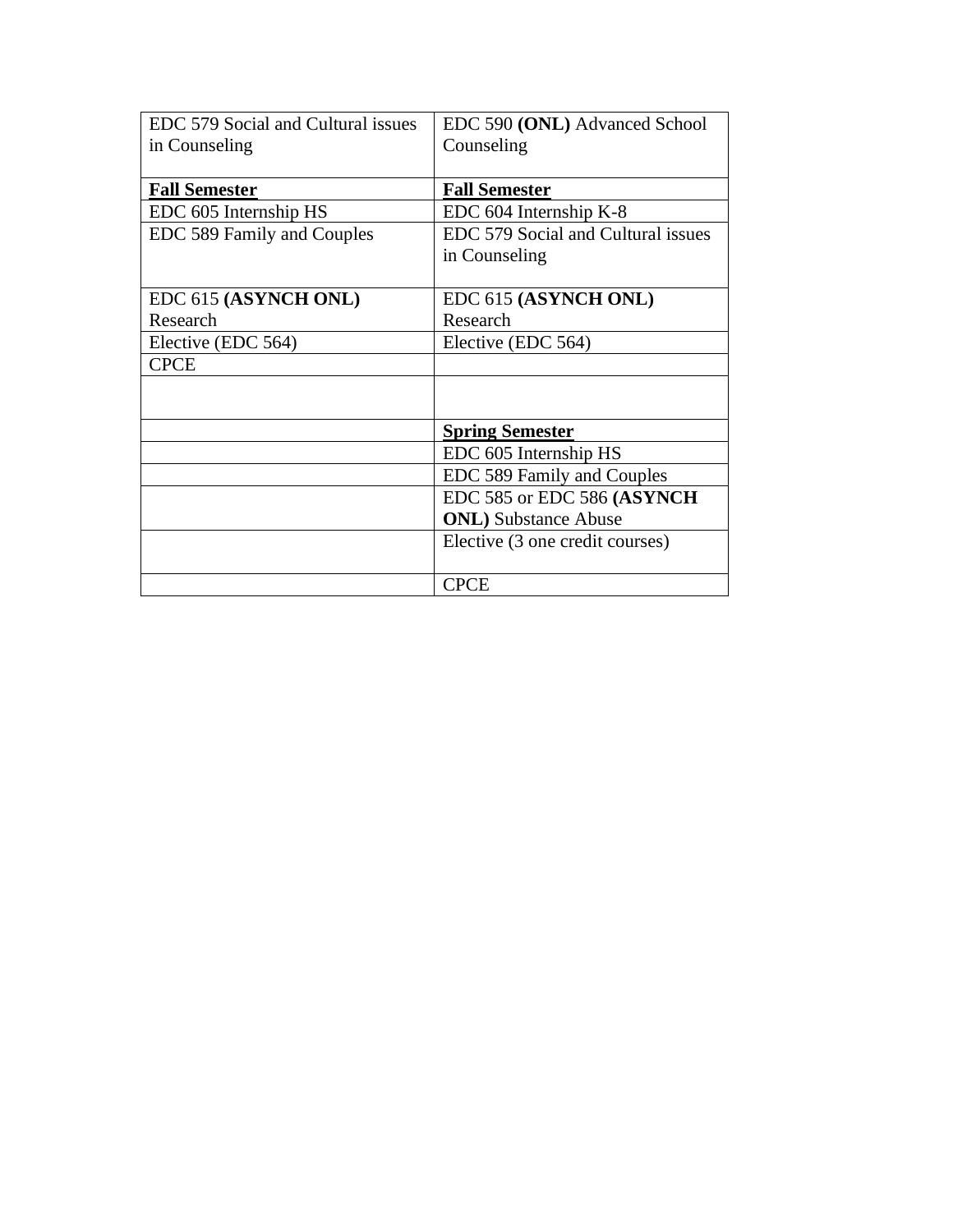# **School Counseling: Three Classes Per Semester**

| <b>School Program Three Classes/</b><br><b>Semester Fall Start</b> | <b>School Program Three Classes/</b><br><b>Semester Spring Start</b> |
|--------------------------------------------------------------------|----------------------------------------------------------------------|
|                                                                    |                                                                      |
| <b>Fall Semester</b>                                               |                                                                      |
| EDC 570 (with 560) Intro to Prof.                                  |                                                                      |
| Counseling and Ethics                                              |                                                                      |
| EDC 573 Counseling Theory                                          |                                                                      |
| EDC 567 (ONL) Principles of School                                 |                                                                      |
| Counseling                                                         |                                                                      |
|                                                                    |                                                                      |
| <b>Spring Semester</b>                                             | <b>Spring Semester</b>                                               |
| EDC 593 (ASYNCH ONL) Lifespan                                      | EDC 570 (with 560) Intro to Prof.                                    |
| Development                                                        | Counseling and Ethics                                                |
| EDC 579 Social and Cultural issues                                 | EDC 573 Counseling Theory                                            |
| in Counseling                                                      |                                                                      |
| EDC 571 Psych & Ed Assessment                                      | EDC 579 Social and Cultural issues                                   |
|                                                                    | in Counseling                                                        |
|                                                                    |                                                                      |
| <b>Fall Semester</b>                                               | <b>Fall Semester</b>                                                 |
| EDC 572 (ASYNCH ONL) Career                                        | EDC 567 (ONL) Principles of School                                   |
| Counseling                                                         | Counseling                                                           |
| EDC 597 Psychopathology                                            | EDC 597 Psychopathology                                              |
| EDC 589 Family and Couples                                         | EDC 574 Group Counseling                                             |
|                                                                    |                                                                      |
| <b>Spring Semester</b>                                             | <b>Spring Semester</b>                                               |
| EDC 575 Pre-Practicum                                              | EDC 593 (ASYNCH ONL) Lifespan                                        |
|                                                                    | Development                                                          |
| EDC 561 Trauma, Crisis and Loss                                    | EDC 561 Trauma, Crisis and Loss                                      |
| EDC 574 Group Counseling                                           | EDC 571 Psych & Ed Assessment                                        |
|                                                                    |                                                                      |
|                                                                    |                                                                      |
|                                                                    |                                                                      |
| <b>Fall Semester</b>                                               | <b>Fall Semester</b>                                                 |
| EDC 576 (with EDC 566) School                                      | EDC 575 Pre-Practicum                                                |
| <b>Clinical Practicum</b>                                          |                                                                      |
| EDC 585 or EDC 586 (ASYNCH)                                        | EDC 572 (ASYNCH ONL) Career                                          |
| <b>ONL</b> ) Substance Abuse                                       | Counseling                                                           |
|                                                                    |                                                                      |
| Elective (3 one credit classes)                                    | EDC 585 or EDC 586 (ASYNCH)                                          |
|                                                                    | <b>ONL</b> ) Substance Abuse                                         |
|                                                                    |                                                                      |
|                                                                    |                                                                      |